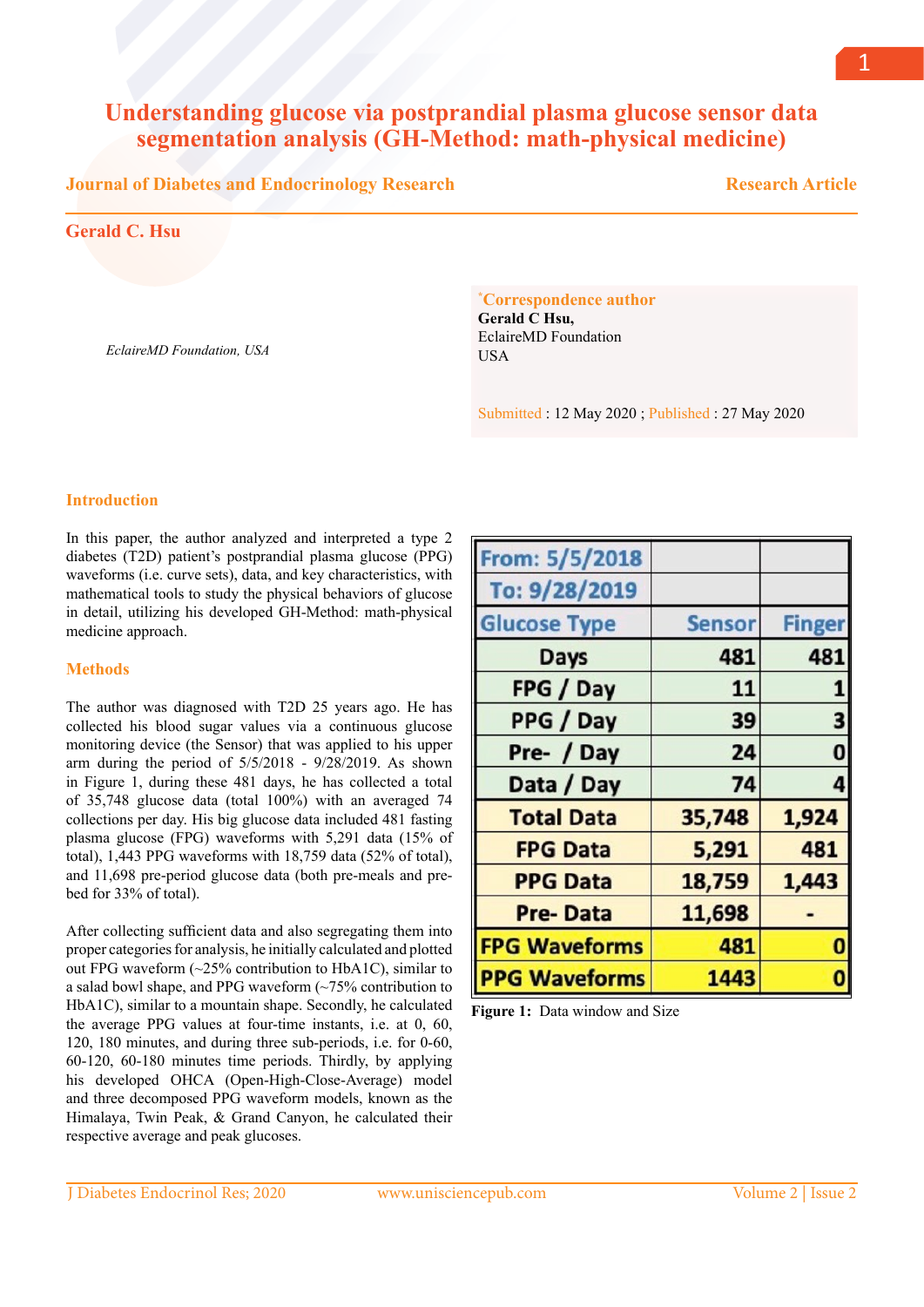#### **Results**

composition and assembly from 4 key time instants and 3 subperiods

As shown in Figure 2 and Figure 3, he displayed seven daily PPG curves and their summarized table of average glucoses. Sensor PPG (daily averaged PPG 136 mg/dL) rises from a composite opening glucose 128 mg/dL at the first bite of meal, and then reaches to its composite high peak value of 144 mg/ dL at 60 minutes, and finally decreases to its composite closing 131 mg/dL at 180 minutes. It should be noted that the PPG's peak occurs approximately 60 minutes after first bite of meal, not the recognized standard of "two hours after your meal".



**Figure 2:** PPG glucose values at different time instants



J Diabetes Endocrinol Res; 2020 www.unisciencepub.com Volume 2 | Issue 2 **Figure 3:** Two PPG waveforms based on overall data

His OHCA analysis results at three distinctive models: Himalaya (inactivity after meal), Grand Canyon (proper and sufficient post-meal exercise after carbs/sugar intake), and Twin Peaks (insufficient or interrupted post-meal exercise after meal). In Figure 4, by using the Grand Canyon as the 100% baseline, Twin Peak has 7% higher average glucose (15% higher energy) and 4% higher peak glucose (8% higher energy), while Himalaya has 1% higher average glucose (2% higher energy) and 2% higher peak glucose (4% higher energy). Based on the observation, Himalaya would have the worst PPG results. However, the author possesses ample knowledge of glucose and practical experiences of glucose control; therefore, his intake of carbs/sugar would be less when he anticipated in advance of his upcoming post-meal inactivity situation.



**Figure 4:** Three standardized sensor PPG waveforms

The high glucose components in his glucose analyses, those with glucose values higher than 140 mg/dL or 180 mg/dL, would carry excessive leftover energy within the blood which circulates throughout the body and damages the internal organs to create diabetes complications.

Figure 5 shows the rising speed of glucose from 0 minute to 60 minutes and dropping speed of glucose from 60 minutes to 180 minutes. In general, the dropping speed at 19 mg/dL per hour is at around 60% level of rising speed at 32 mg/dL per hour. By knowing your carbs/sugar intake and your starting glucose at 0 minute and then applying the rising speed, you can quickly calculate your peak PPG level around peak time at 60 minutes. Similarly, depending on post-meal exercise pattern and amount, and then applying the proper dropping speed of your exercise amount, you can also calculate your PPG level at 180 minutes after your first bite of meal. The above statements